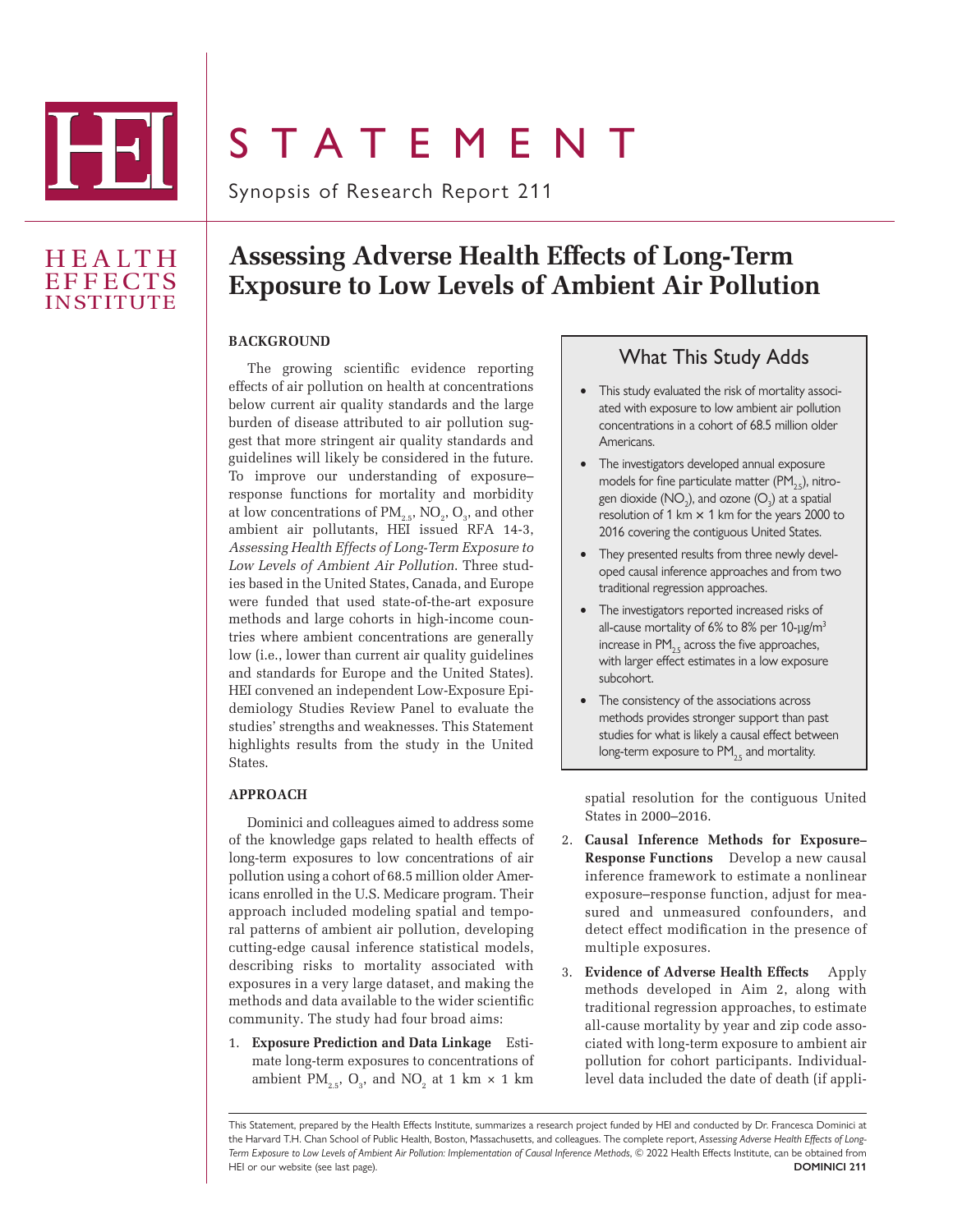cable), age at year of Medicare entry, calendar year of entry, sex, race, ethnicity, zip code of residence, and Medicaid eligibility.

4. **Tools for Data Access and Reproducibility**  Develop approaches for data sharing, record linkage, and statistical software to foster transparency and reproducibility of the work.

The exposure model inputs included monitoring data from the U.S. EPA Air Quality System, satellitederived aerosol optical depth, meteorological variables, land-use variables that represent local emissions and small-scale variations in concentrations (e.g., road density, elevation, and normalized difference vegetation index), and daily predictions from two chemical-transport models to simulate atmospheric components. The investigators assigned the predicted annual average exposures to cohort participants' residential zip code for each year of follow-up.

The causal inference approach used generalized propensity scores and attempted to mimic a randomized study. They applied three causal modeling approaches, namely matching, weighting, and adjustment. The propensity scores were estimated by modeling zip code– level exposures conditional on area-level risk factors,

meteorological variables, and year and region. They also applied two traditional regression approaches, namely Cox and Poisson models. Throughout the study, they examined health effects for the entire cohort and for a subpopulation exposed to annual average  $PM_{2.5}$  concentrations below or equal to 12 µg/m3 during every year of follow-up (i.e., low exposure subcohort) in order to address the question of health effects below the current U.S. annual National Ambient Air Quality Standard for  $PM_{2.5}$ . They also performed additional analyses, using, for example, single- and multipollutant models.

#### **KEY RESULTS**

The investigators estimated that the mean PM<sub>2</sub> exposure for cohort participants was  $9.8 \mu g/m^3$ , well below the current U.S. standard of 12 µg/m<sup>3</sup>. The investigators reported consistent, statistically significant results for the five statistical approaches. Specifically, hazard ratios and 95% confidence intervals associated with a 10- $\mu$ g/m $^3$  increase in PM $_{\text{2.5}}$  exposure were 1.07 (1.06, 1.07) for the Cox regression, 1.06 (1.06, 1.07) for the Poisson regression, 1.07 (1.05, 1.08) for general propensity score matching, 1.08 (1.07, 1.09) for score weighting, and 1.07 (1.06, 1.08) for score adjustment (see Statement Figure). The investigators found



Statement Figure. Associations between longer-term exposures to PM<sub>2.5</sub> and all-cause mortality among enrollees in the full **Medicare cohort (left side) and low-exposure cohort (right side).** Hazard ratios (calculated per 10-µg/m3 increase in PM2.5 exposure) and 95% confidence intervals were estimated using three causal inference approaches with generalized propensity scores (matching, weighting, and adjustment) and two traditional approaches (Cox and Poisson regression). (Source: Investigators' Report Figure 6).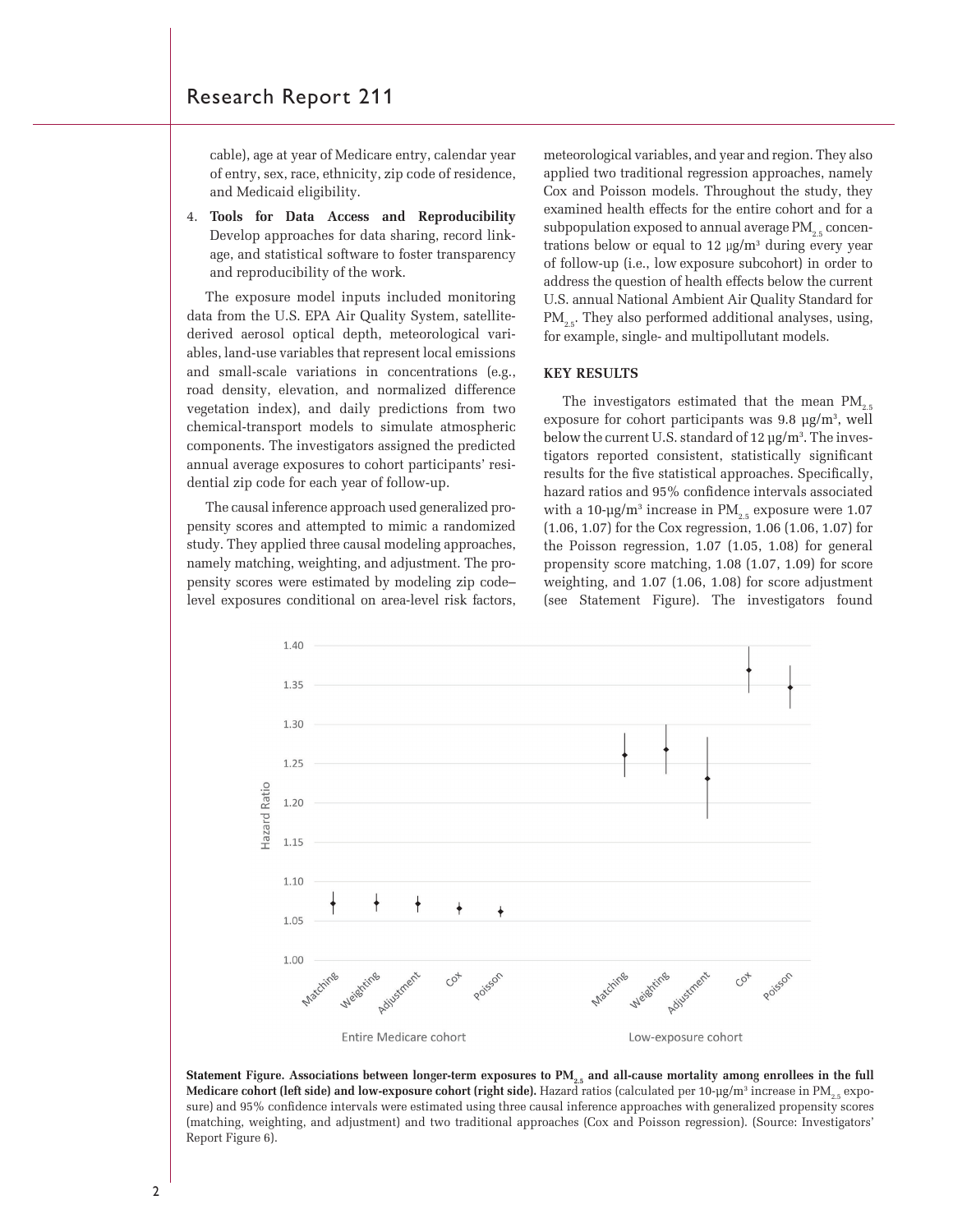notably larger effect estimates with the low-exposure subcohort. For example, with Cox regression, they reported a hazard ratio of 1.37 (1.34, 1.40).

In single-pollutant models, the investigators found evidence of increased risk of mortality associated with long-term  $PM_{2.5}$  exposures across the range of annual average  $PM_{2.5}$  concentrations between 2.8 and 17.2 µg/m3 , which included 98% of observations. The exposure–response function for  $PM_{2.5}$  was almost linear at exposures below the current U.S. standard. They found evidence of a relationship between mortality and long-term  $\mathrm{NO}_2$  exposures at higher concentrations (associations at exposures below annual mean ≤53 ppb [approximately 100  $\mu$ g/m<sup>3</sup>] were nonlinear and statistically uncertain). Similarly, the exposure–response function for long-term  $O_3$  exposures and mortality showed some evidence of increased risks at exposures higher than 45 ppb (approximately 88  $\mu$ g/m<sup>3</sup>), but the exposure–response function was almost flat at concentrations below that, showing no statistically significant effect. Generally, adjusting for the other two pollutants slightly attenuated the effects of  $PM_{25}$ on mortality and slightly elevated the effects of  $NO<sub>2</sub>$ exposure; results for  $O_{3}$  remained almost unchanged.

#### **INTERPRETATION AND CONCLUSIONS**

The HEI Low-Exposure Epidemiology Studies Review Panel concluded that this report presents a high-quality and thorough investigation into associations between risk of mortality and exposures to ambient air pollution in the United States. The finding of increased risks of all-cause mortality in the low exposure subcohort across the various analytical approaches increases the confidence that mortality is associated with long-term concentrations of  $PM_{2.5}$ below the current U.S. standard. The investigators also reported adverse associations between  $\mathrm{O}_{_{3}}$  and  $\mathrm{NO}_{_{2}}$ with mortality, but not at the lowest concentrations.

The stronger effects reported in the low-exposure subgroup could be due in part to those in that group being more susceptible to the effects of exposure. For example, the low-exposure subcohort excluded participants in large areas of the Eastern United States and likely excluded most people in most major cities. Whereas the main analyses describe the risk for the elderly U.S. population as a whole, the low-exposure analyses to some extent describe the risk for those in smaller towns and rural areas (who tend to be of lower socioeconomic status, have poorer health behaviors, more limited access to health services, and have a higher prevalence of diabetes or other comorbidities that might also increase susceptibility to the effects of exposure).

Particularly strong aspects of this work included the use of an extremely large, national health cohort; relatively high-resolution annual mean exposure estimates for each year of follow-up; the development of novel approaches to causal modeling to assess the associations between air pollution exposure and mortality; and comparisons of results from these with results from traditional approaches. The evaluation of the nonlinearity in multipollutant models was an additional valuable contribution. The Panel appreciated that datasets and statistical codes have been made publicly available, thus facilitating transparency and reproducibility.

The Panel had concerns, however, about some of the approaches used, such as the quality of the exposure estimates in rural areas; the fact that all exposure estimates were aggregated to the zip code level of analysis; and the hybrid nature of the study design, which included covariates measured variously at the individual, zip code, and county level.

Ultimately, the major contribution of this study is that it found associations between exposure to low concentrations to  $PM_{2.5}$  and mortality in a large cohort of older Americans, with larger effects at the lowest levels of exposure. The fact that the study produced findings using several different causal inference approaches that were generally consistent with each other and with those of previous studies strengthens confidence in the results.